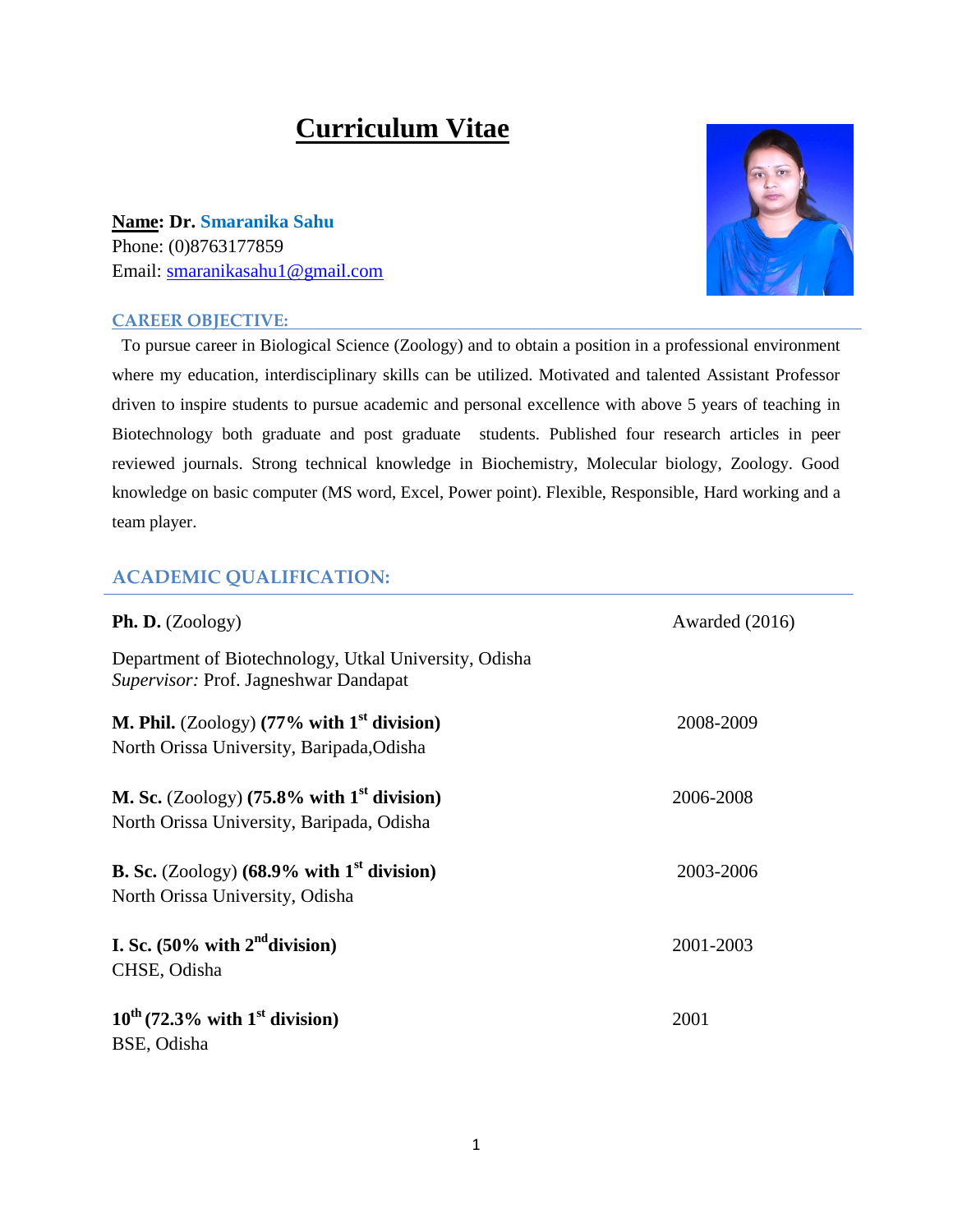## **RESEARCH EXPERIENCE**

*Doctoral Research:* Department of Biotechnology, Utkal University, Odisha (Research Advisor: Prof. Jagneshwar Dandapat)

*Thesis:* Cellular redox status during development of *Antheraea mylitta* under different physiological conditions

## **TEACHING EXPERIENCE**

**Guest Faculty,** Department of Biotechnology, AMIT College, Utkal University (November 2015-April 2016)

**Lecturer,** Department of Biotechnology, AMIT College, Utkal University (July 2016 to December 2016)

**Assistant Professor,** Department of Biotechnology, MITS, Utkal University (December 2016- Continuing)

## **CURRENT EDUCATIONAL ACTIVITIES**

Animal Diversity Animal Diversity and Physiology Animal Biotechnology Animal Physiology and developmental Biology Evolution and Environmental Biotechnology

#### **RESEARCH PUBLICATIONS**

- 1. B Patra, **Smaranika Sahu** and J. Dandapat (2014). Effect of aminotriazole on antioxidant defense system of tasar silkworm *Antheraea mylitta*. *Entomological science*. 17: 316-323.
- 2. **Smaranika Sahu**, J. Dandapat, N. Mohanty (2015). Foliar supplementation of zinc modulates growth and antioxidant defense system of tasar silkworm *Antheraea mylitta. Journal of Entomology and Zoolgy Studies*. 3:25-35.
- 3. A. Sahoo, **Smaranika Sahu**, J. Dandapat, L. Samanta (2016). Pro-oxidative challenges and antioxidant protection during larval development of non-mulberry silkworm, *Antheraea mylitta* (Lepidoptera:Saturniidae). *Italian Journal of Zoology*. 83(1): 3-14.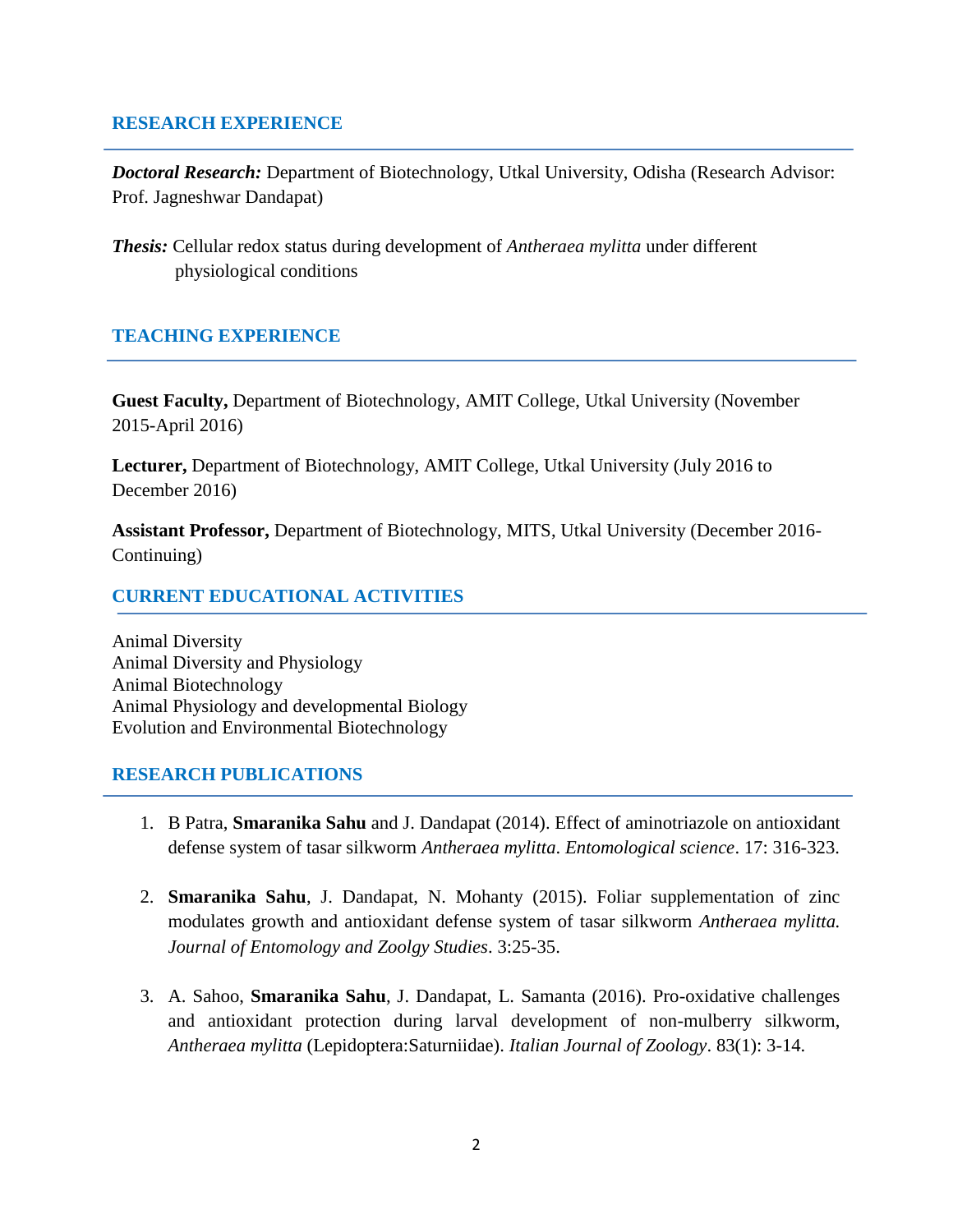4. **Smaranika Sahu,** A. Dutta, D.K.Ray, J. Pradhan, J. Dandapat (2018). Host plant derived allelochemicals and metal componenets are associated with oxidative predominance and antioxidant plasticity in the tissue of silkworm, *Antheraea mylitta* : Further evidence of joint effects hypothesis. *Comparative Biochemistry Physiology B.* 223: 39-49.

## **ABSTRACT PUBLICATIONS**

- 1. **SmaranikaSahu**, A sahoo and J Dandapat (2009) A comparative study on prooxidative challenges, antioxidant protection and sericin content in three ecoraces of wild tasar silkworm *Antheraea mylitta 12th Orissa Bigyan Congress.*
- 2. B patra, **Smaranika Sahu**, J. Dandapat and P.sen (2010) Effect of 3-amino- 1,2,4- Triazole on antioxidant defences ystem of tasar silkworm, *Antheraea mylitta 13th Orissa Bigyan Congress.*
- 3. A. Sahoo, **Smaranika Sahu**, J. Dandapat and L. Samanta (2013) Oxidative damaged products, Level of Hydrogen Peroxide and Antioxidant protection in Diapausing pupa of tasar silkworm, *Antheraeamylitta*: A comparative study in two voltine groups. National Symposium on recent advances in beneficial insects.
- 4. A. Dutta, **Smaranika Sahu**, J. Dandapat and N. Mohanty (2013) Foliar supplementation of ascorbic acid and Glycine modulate antioxidant defence components in the larvae of tasar silkworm, *Antheraea mylitta*: A comparative study in two voltine groups. National Symposium on recent advances in beneficial insects.
- 5. **Smaranika Sahu**, A. Dutta, J. Dandapat and N. Mohanty (2014) Effect of micronutrients on growth response and antioxidant defense system of Silkworm, *Antheraeamylitta*. National conference on Current trends in Life Sciences research and challenges ahead.
- 6. **Smaranika Sahu**, A. Dutta, J. Dandapat and N. Mohanty (2014) Selenium modulates antioxidant defense response in the midgut tissues of Vth instar larvae of *Antheraeamylitta.* Book of abstracts UGC sponsored National Seminar Current Trends or Animal Research in India.

## **INSTRUMENT EXPERTISE**

 Operating and maintenance of Fluorescence Spectrophotometer, Ultra-Violet Visible Spectrophotometer, Column-Chromatography, HPLC, PCR.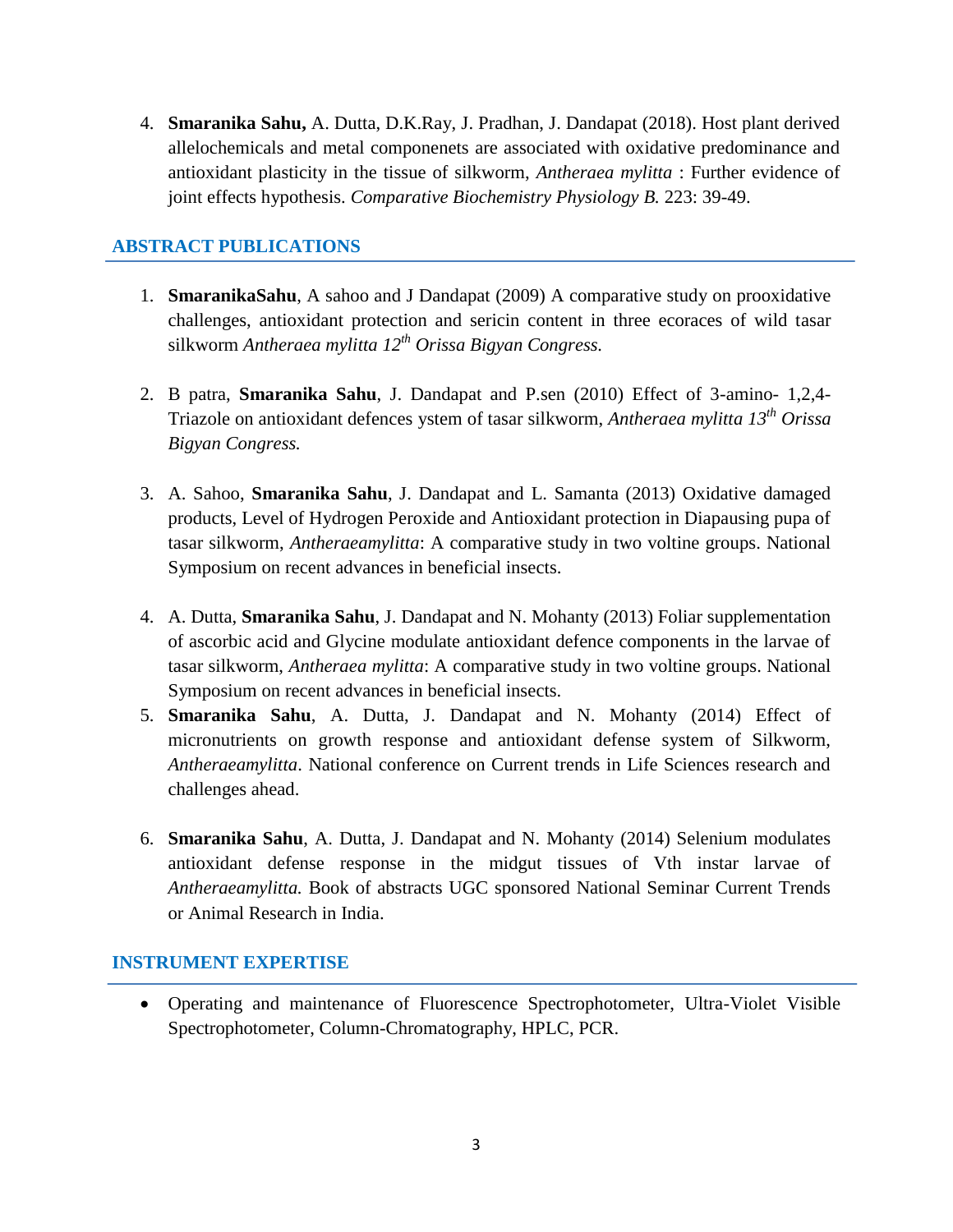## **AWARDS AND FELLOWSHIPS**

**Project Fellow:** DST- Govt. of Odisha project,  $28<sup>th</sup>$  May 2011 to 31<sup>st</sup> May 2014 **Research Assistant:** PURSE-Govt. of India, 6<sup>th</sup> February 2015 to 30<sup>th</sup> September 2015

## **CONFERENCE ATTENDED AND POSTER PRESENTATION**

- $\geq 99<sup>th</sup>$  Indian Science Congress held at KIIT University, Bhubaneswar from January 3 to 7, 2012.
- Conference conducted by Immunological Society of India, Odisha Chapter, held at NISER, Bhubaneswar, Date: 11-08-2012.
- $\triangleright$  National conference on "Science for shaping the future on India" on the occasion of the  $15<sup>th</sup>$  OdishaBigyan Congress, October  $18-19<sup>th</sup>$ , 2012 in the Department of Geology, Utkal University, Bhubaneswar.
- National Symposium on recent advances in beneficial insects (Apiculture, Lac-Culture and Sericulture), November  $27-29<sup>th</sup>$ , 2013 in Indian Institute of Natural Resin and Gums (IINRG), Namkum, Ranchi, Jharkhand. (Oral Presentation)
- > National Symposium on Emerging trends in Biotechnology: Present Scenario and future dimensions, 29<sup>th</sup>-30<sup>th</sup> March, 2014. P.G. Department of Biotechnology, Utkal University. (Poster Presentation)
- $85<sup>th</sup>$  Annual session of the The National Academy of Sciences India, 6-8<sup>th</sup>, 2015 in KIIT University, Bhubaneswar.
- $\triangleright$  National conference on Conservation of Eastern Ghats,  $16^{th}$ -17<sup>th</sup> April, 2016, in Utkal University, Bhubaneswar.
- $\triangleright$  National seminar on Biotechnology for sustainable utilization of bioresources, 17<sup>th</sup>-19<sup>th</sup> February, 2017 North Orissa University.
- $\triangleright$  Enterpreneurship Educators Program, 29<sup>th</sup> May-2<sup>nd</sup> June 2017, Biju Patanaik Institute of Information Technology, Bhubaneswar.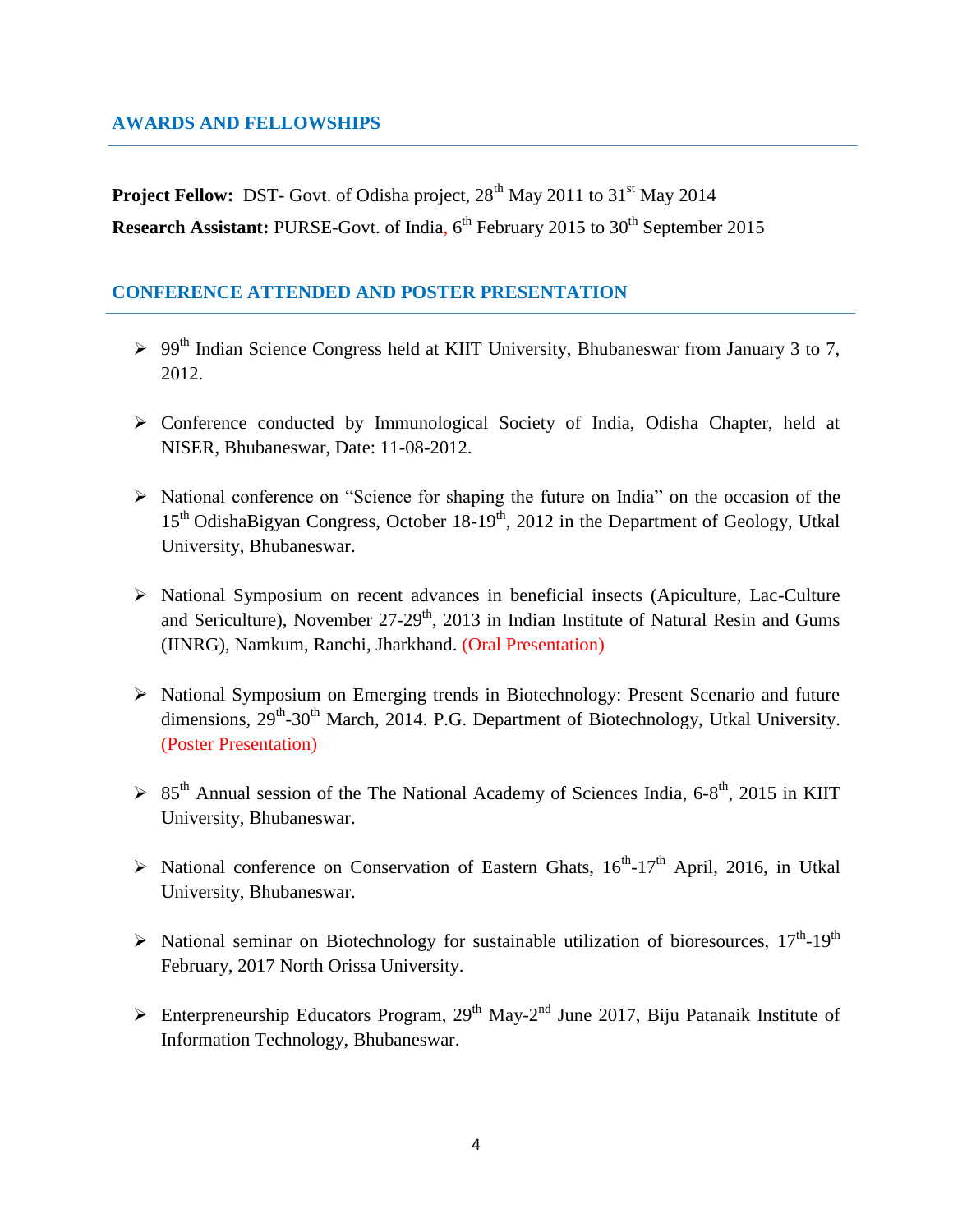- $\triangleright$  National seminar on recent trends in microbiology and biotechnology,  $16^{th}$ -17<sup>th</sup> March, 2018, Department of Biotechnology, MITS school of Biotechnology and Society of Biotechnology and Bioinformatics Bhubaneswar. (Oral Presentation)
- $\triangleright$  National workshop on Emerging Trends in Life sciences for sustainable Development, 8<sup>th</sup>-9<sup>th</sup> February, 2019, P.G. Department of Life Sciences, Rama Devi University, Bhubaneswar.
- World Bank-Odisha Higher education program for excellence and equality sponsored National seminar cum Workshop on Proteomics in Public Health 15<sup>th</sup>-16<sup>th</sup> March, 2019, organized by P.G. Department of Biotechnology, Utkal University.
- $\triangleright$  National Seminar on Green Technology for Environment Management and 44<sup>th</sup> Annual conference of Orissa Botanical University,  $22<sup>nd</sup> - 23<sup>rd</sup>$  January 2020 organized by Department of Botany, North Orissa University.
- $\geq 17<sup>th</sup>$  Annual meeting of the society for free radical research-India and Conference on Role and Management of Oxidative stress in Human Disease (SFFR-INDIA),  $12\text{-}15^{\text{th}}$  February, 2020, organized by Bioscience Group, Bhabha Atomic Research Center, Mumbai. (Poster Presentation)

#### **PERSONAL DETAILS**

|                           | Name: Dr. Smaranika Sahu                                              |  |
|---------------------------|-----------------------------------------------------------------------|--|
|                           | Father's name: Mr. Prasanta Kumar Sahu                                |  |
|                           | Mother's Name: Mrs Subasini Pal                                       |  |
| Date of Birth: 01-05-1986 |                                                                       |  |
| Sex:                      | Female                                                                |  |
| Marital Status: Unmarried |                                                                       |  |
| Nationality: Indian       |                                                                       |  |
|                           | Permanent Address: AT. Raghunathpur, W.No. 19, P.O. Baripada,         |  |
|                           | Dist. Mayurbhanj, Pin. 757001                                         |  |
|                           | Present Address: VIM: 443, Sailashree Vihar, Bhubaneswar. Pin. 751024 |  |